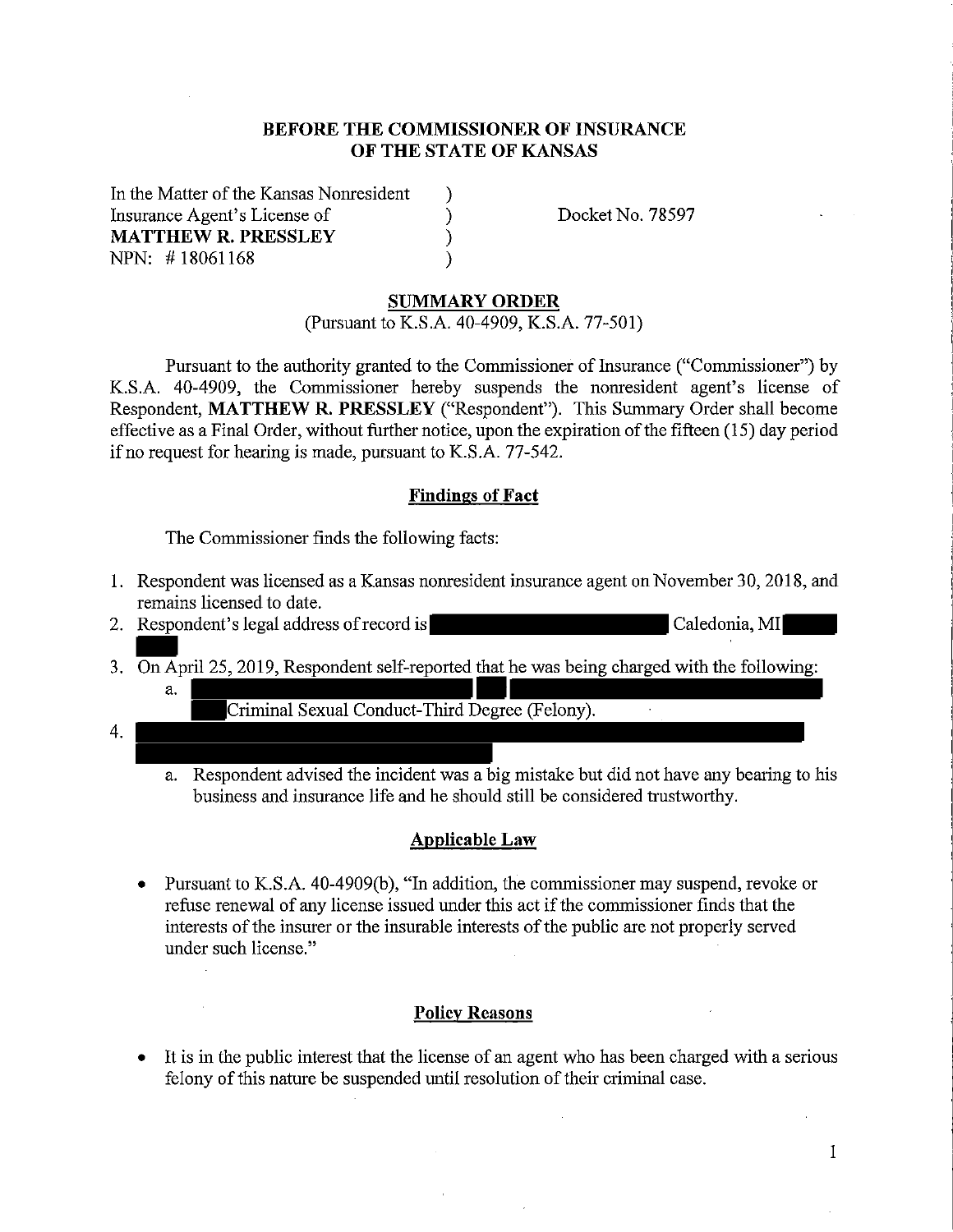# **Conclusions of Law**

- 1. The Commissioner has jurisdiction over **MATTHEW R. PRESSLEY** as well as the subject matter of this proceeding, and such proceeding is held in the public interest.
- 2. The Commissioner finds, pursuant to K.S.A. 40-4909(b), that the insurable interests of the public are not properly served under Respondent's license until resolution of his criminal case.
- 3. The Commissioner finds that Respondent's Kansas license may be temporarily suspended because **MATTHEW R. PRESSLEY** has been charged with a serious felony in the state of Michigan.
- 4. Accordingly, the Commissioner concludes that sufficient grounds exist for the temporary suspension of the insurance agent's license of **MATTHEW R. PRESSLEY,** pursuant to K.S.A. 40-4909(b).

# **IT IS THEREFORE ORDERED BY THE COMMISSIONER OF INSURANCE THAT:**

- 1. The Kansas Nonresident Insurance Agent's License of **MATTHEW R. PRESSLEY** is hereby **SUSPENDED** the effective date of this Order until resolution of his criminal case in 63rd District Court in Michigan.
- 2. **IT IS FURTHER ORDERED** that **MATTHEW R. PRESSLEY** shall **CEASE** and **DESIST** from the sale, solicitation or negotiation of insurance and/or receiving compensation deriving from the sale, solicitation or negotiation of insurance conducted after the effective date of this Order.

IT IS SO ORDERED THIS  $\frac{\partial Q \mathbf{W}}{\partial \mathbf{A}}$  day of  $\mathbf{M}\mathbf{Q}\mathbf{U}$  , 2019, IN THE CITY **OF TOPEKA, COUNTY OF SHAWNEE, STATE OF KANSAS.** 



Vicki Schmidt Commissioner of Insurance

BY:

seneral Counsel